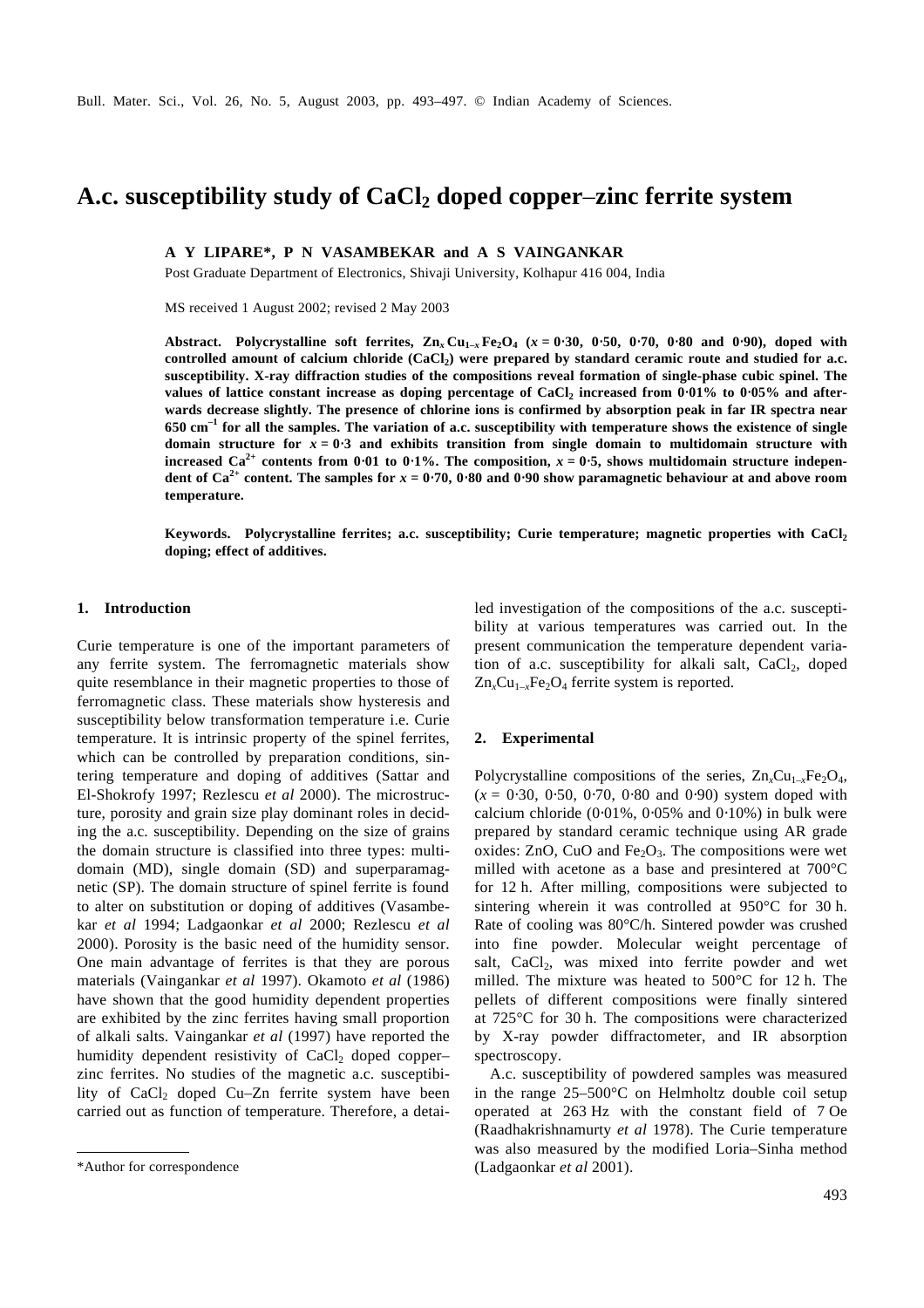# **3. Results and discussion**

# 3.1 *X-ray diffraction studies*

The X-ray diffractograms of all the powdered compositions, doped with  $CaCl<sub>2</sub>$ , suggest formation of single-phase cubic spinel ferrite showing well-defined peaks. Similar results are reported in literature (Rezlescu and Rezlescu 1996; Lipare *et al* 1999, 2002a). The typical X-ray diffractogram for the composition of  $Zn_{0.30}Cu_{0.70}Fe<sub>2</sub>O<sub>4</sub>$  with  $0.05\%$  doped CaCl<sub>2</sub> is presented in figure 1. The variation of lattice constants against  $\text{Zn}^{2+}$  concentration (*x*) is as depicted in figure 2. It can be seen that the variations



**Figure 1.** X-ray diffraction pattern for the composition,  $\text{Zn}_{0.30}\text{Cu}_{0.70}\text{Fe}_{2}\text{O}_{4}$ , doped with CaCl<sub>2</sub> (0⋅05%).



**Figure 2.** Variation of lattice constant against  $\text{Zn}^{2+}$  concentration for the composition,  $\text{Zn}_x \text{Cu}_{1-x} \text{Fe}_2 \text{O}_4$ , doped CaCl<sub>2</sub>.

of lattice constants '*a*' show linear relationship with  $\text{Zn}^{2+}$ concentration, obeying Vegaard's law. The values of lattice constant increase as the doping percentage of CaCl<sub>2</sub> is increased from 0⋅01% to 0⋅05%, when Ca<sup>2+</sup> ions introduced in the spinel, occupy A-site (Pasnicu *et al* 1983; Rezlescu *et al* 1992; Kulkarni 1995; Rezlescu and Rezlescu 1995, 1996; Ali *et al* 2000; Lipare *et al* 2003a). Ionic radius of  $Ca^{2+} = 0.94 \text{ Å}$  (Ali *et al* 2000), which is more larger than  $Zn^{2+} = 0.74 \text{ Å}$  (Kulkarni *et al* 1986),  $Cu^{2+} = 0.70 \text{ Å}$  (Ul-Islam *et al* 2002) and  $Fe^{3+} = 0.60 \text{ Å}$ (Patil and Kulkarni 1979), hence lattice constant '*a*' is found to increase (Kulkarni 1995; Rezlescu and Rezlescu 1995, 1996; Ali *et al* 2000; Lipare *et al* 2003a). When the doping percentage of  $CaCl<sub>2</sub>$  is increased from 0⋅05% to 0⋅10%, the value of lattice parameter again decreases slightly. This is probably due to the fact that for higher concentration, the  $Ca^{2+}$  occupy interstitial sites (Rezlescu and Rezlescu 1995; Lipare 2002; Lipare *et al* 2002a, 2003a, b).

# 3.2 *Infrared absorption studies*

The IR spectra of all the compositions were obtained in the wave number range from  $200-800$   $cm^{-1}$ , using Perkin-Elmer Spectrophotometer, Model 783, wherein kBr is used as reference. The band,  $\mathbf{n}_1$ , is assigned to the tetrahedral group complexes, while the band,  $n_2$ , is attributed to the octahedral group complexes. Figure 3 shows the typical IR absorption spectrum for the composition of  $Zn_{0.30}Cu_{0.70}Fe<sub>2</sub>O<sub>4</sub>$  with 0.05% doped CaCl<sub>2</sub>. As usual the band,  $\mathbf{n}_1$ , near 600 cm<sup>-1</sup> arises due to tetrahedral complexes and  $n_2$  near 400 cm<sup>-1</sup>, due to octahedral complexes. However, IR spectra of the composition show additional absorption peak near  $650 \text{ cm}^{-1}$ , which is attributed to the existence of chlorine bond (Lipare *et al* 2002a; 2003a, b). Thus the presence of chlorine after sintering is also confirmed. The intensity of absorption peak



**Figure 3.** Infrared absorption pattern for the composition,  $\text{Zn}_{0.30}\text{Cu}_{0.70}\text{Fe}_{2}\text{O}_{4}$ , doped with CaCl<sub>2</sub> (0⋅05%).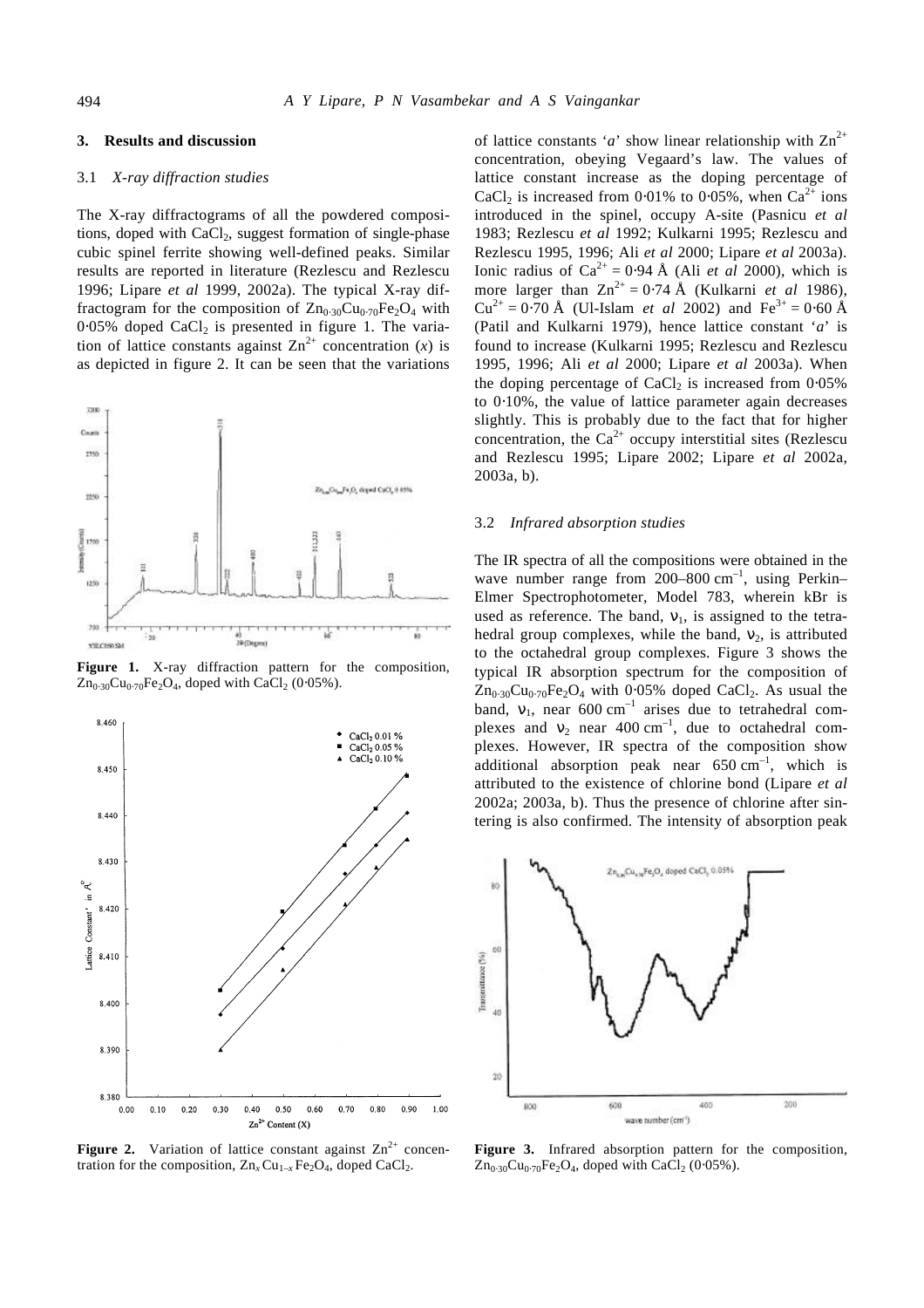corresponding to chlorine bond near  $650 \text{ cm}^{-1}$  is probably due to lower doping percentage of  $CaCl<sub>2</sub>$ . Further, this peak is found to vanish for the undoped samples and gives direct proof for existence of chlorine. Similar result is reported by Kulkarni (1995), Bellamy (1959), Miller and Carlson (1960) and Klemperer and Norris (1961).

# 3.3 *Compositional and doping dependent magnetic a*.*c*. *susceptibility study*

The temperature dependence of normalized susceptibility,  $c_{\text{a.c.}}/c_{RT}$ , for  $Zn_xCu_{1-x}Fe_2O_4$ , doped with CaCl<sub>2</sub> in molecular weight proportion in bulk for  $x = 0.30$  and  $0.50$ is shown in figures 4 and 5, respectively. The sharp fall of normalized susceptibility, *c*a.c./*cRT*, beyond blocking temperature shows single-phase formation of the ferrites (Vasambekar *et al* 1998; Lipare 2002), which is also confirmed from XRD studies where no impurity lines were detected.

From figure 4, in Cu–Zn ferrites having lower concentration  $(Zn^{2+} = 0.30)$  doped with CaCl<sub>2</sub>, it can be seen that a small peak occurs in the  $c_{a,c}/c_{RT}$  plot. The peak intensity is highest for lowest doping (0⋅01%) of CaCl<sub>2</sub> and it decreased with increasing doping percentage (0⋅05%). It exhibits single domain (SD) structure. The intensity of peak decreases with increasing doping (0⋅10%), indicating multi domain (MD) in the sample. The plot further shows the sharp drop at Curie temperature after blocking temperature (Lipare 2002).

From figure 5, in Cu–Zn ferrite having equal concentration of Cu<sup>2+</sup> and Zn<sup>2+</sup> ( $x = 0.50$ ) doped with CaCl<sub>2</sub>, it can be seen that the temperature dependence of normalized susceptibility,  $c_{\text{a.c.}}/c_{\text{RT}}$ , is approximately constant for large temperature range up to 'blocking temperature' and has sharp drop at Curie temperature. The plot do not show any peak, hence it can be concluded that the exis-

 $\bullet$  CsCl<sub>2</sub> 0.01%

CaCl, 0.05%

CaCl<sub>2</sub> 0.10%

۰.



Temperature in <sup>O</sup>C

Normalized Susceptibility (*c*a.c./*c*RT)

Normalized Susceptibility  $(c_{ac}/c_{RT})$ <br>  $\Omega$   $\Omega$   $\Omega$   $\Omega$   $\Omega$   $\Omega$   $\Omega$ 

 $0.1$ 

 $250$ 260  $270$ 390 599 300 310 320 330 340 150 360  $370$ 180 300

 $\overline{12}$ 

 $1.1$ 

tence of multi domain (MD) are present in these samples (Lipare 2002).

From figures 4 and 5, it can be seen that for Cu–Zn ferrites  $(x = 0.30$  and  $(0.50)$  there is decrease in Curie temperature for increased doping percentage from 0⋅01 to 0⋅05%. For further increase in doping percentage from 0⋅05 to 0⋅10%, Curie temperature increases slightly. When the doping percentage of CaCl<sub>2</sub> is small  $(0.01\%)$ , very negligible  $Ca^{2+}$  ions go into the spinel and hence the number of magnetic ions on A-site is comparatively larger. Therefore, the A–B interaction is comparatively stronger resulting in high Curie temperature  $(T_C)$  (Kulkarni 1995; Lipare 2002), whereas with increased doping percentage from 0.01 to 0.05%, the number of non magnetic ions  $(Ca^{2+})$  occupy A-sites reducing magnetic moment of A site (Lipare 2002; Lipare *et al* 2002a). Therefore, A–B interaction becomes weaker causing reduction in Curie temperature (Pasnicu *et al* 1983; Kulkarni 1995; Rezlescu and Rezlescu 1995; Lipare 2002). The trend of Curie temperature obtained by a.c. susceptibility is similar to the Curie temperature obtained by modified Lorria–Sinha technique. For further increase in doping percentage from 0⋅05 to 0⋅10%, the value of  $T_c$  is found to increase slightly. It may be due to the fact that non-magnetic ions  $(Ca^{2+})$  enter into the interstitial sites for higher percentage of doping and the magnetic moment of A-site again increases, which results into stronger A–B interaction and hence Curie temperature increases (Lipare 2002; Lipare *et al* 2003a). The values of Curie temperature are presented in table 1.

The compositions for  $Zn_xCu_{1-x}Fe_2O_4$  ( $x = 0.70$ , 0⋅80 and  $0.90$ ) doped with CaCl<sub>2</sub> are paramagnetic at and above room temperature. The values of Curie temperature measured by modified Lorria-Sinha technique (Ladgaonkar *et al* 2001) are in good agreement with those observed by susceptibility technique (Lipare 2002; Lipare *et al* 2003a).



**Figure 5.** Temperature dependence normalized susceptibility for the composition,  $Zn_{0.50}Cu_{0.50}Fe<sub>2</sub>O<sub>4</sub>$ , doped with CaCl<sub>2</sub>.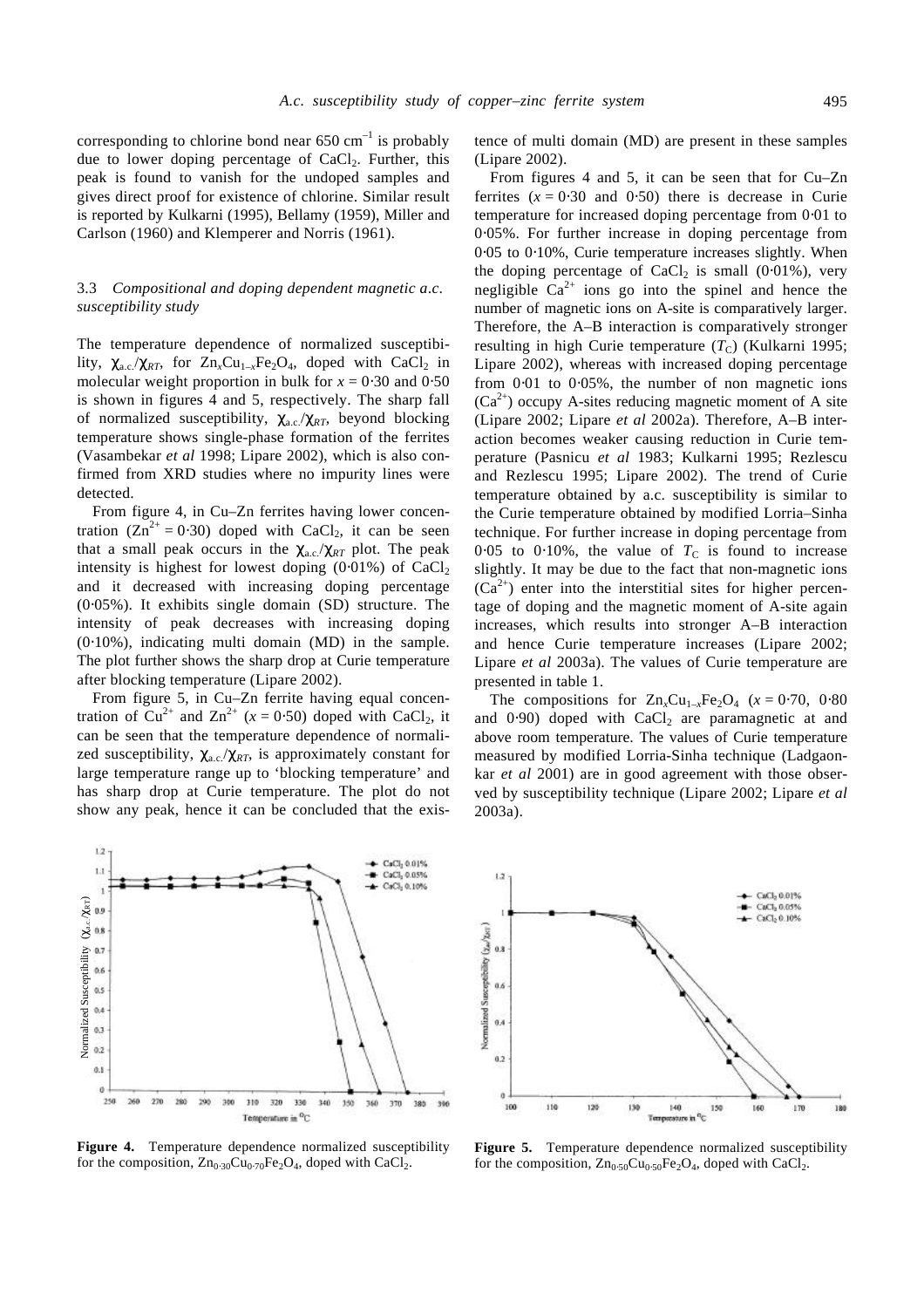| $\mathcal{X}$ | ν    | Doped CaCl <sub>2</sub> $(\%)$ | Curie temperature $(^{\circ}C)$ |                        |                         |
|---------------|------|--------------------------------|---------------------------------|------------------------|-------------------------|
|               |      |                                | By d.c. resistivity             | By a.c. susceptibility | By modified Loria–Sinha |
|               |      | 0.01                           | 370                             | 375                    | 374                     |
| 0.30          | 0.70 | 0.05                           | 356                             | 351                    | 349                     |
|               |      | 0.10                           | 366                             | 363                    | 365                     |
|               |      | 0.01                           | 170                             | 170                    | 171                     |
| 0.50          | 0.50 | 0.05                           | 166                             | 159                    | 157                     |
|               |      | 0.10                           | 168                             | 167                    | 169                     |

**Table 1.** Curie temperature for the composition,  $Zn_xCu_{1-x}Fe_2O_4$  ( $x = 0.30, 0.50, 0.70, 0.80$  and 0.90) system doped with calcium chloride (0⋅01%, 0⋅05% and 0⋅10%) in bulk.

The compositional study of the series,  $Zn_xCu_{1-x}Fe_2O_4$ (*x* = 0⋅30, 0⋅50, 0⋅70, 0⋅80 and 0⋅90), shows decrease in Curie temperature with increase in  $Zn^{2+}$  concentration. We know that  $Zn^{2+}$  ions occupy A-site (Kato 1958; Sawant and Patil 1981; Ladgaonkar *et al* 1999; Lipare *et al* 2002a). In copper–zinc ferrite system the concentration of  $\text{Zn}^{2+}$  ions go into the spinel on A-site, therefore reducing magnetic moment of A-site, hence magnetic A–B interaction becomes weaker and therefore Curie temperature decreases (Lipare 2002; Lipare *et al* 2003a). This type of result is also reported by Ravinder (1999).

The Curie temperature measurement was carried out by a.c. susceptibility and modified Loria-Sinha technique at lower humidity in summer (40% relative humidity) and at higher humidity in rainy season (93% relative humidity). It is observed that magnetic property like susceptibility is not affected by relative humidity. Similar results are reported for temperature sensitive ferrites by Seki *et al* (1988) and Vaingankar *et al* (1997). They have found that only resistivity (conductivity) changes due to humidity whereas the susceptibility remains practically constant for lower (40% RH) and higher humidity (93% RH).

Our aim is to develop humidity sensor using soft ferrites. Vaingankar *et al* (1997), Lipare *et al* (1999) and Lipare *et al* (2003b) have reported the electrical properties of sensor dependent on relative humidity. However, the magnetic properties do not show any change even if the %RH is changed from 40% to 95% (Seki *et al* 1988). Basically ferrites are temperature sensitive. Electrical properties can be used for humidity sensing and magnetic properties can be used for temperature sensing with a single device. Details regarding humidity sensor device are described in Lipare *et al* (2002b).

#### **4. Conclusions**

X-ray diffractogram of all the compositions doped with  $CaC1<sub>2</sub>$ , suggest formation of single-phase cubic spinel structure. The variation of lattice constants shows linear relationship with  $\text{Zn}^{2+}$  concentration, obeying Vegaard's law. Increase and decrease of lattice constant may be due to occupation of  $Ca^{2+}$  ions on A-site. The presence of chlorine ions is confirmed by absorption peak in IR spectra near  $650 \text{ cm}^{-1}$  for all the samples. The variation of a.c. susceptibility with temperature shows the existence of single domain structure for  $x = 0.30$  and exhibits transition from single domain to multidomain structure with increased  $Ca^{2+}$  contents from 0⋅01 to 0⋅1%, and for the  $x = 0.50$  shows multidomain structure with independent of Ca<sup>2+</sup> contents. The samples for  $x = 0.70, 0.80$  and 0.90 show paramagnetic behaviour at and above room temperature. As the doping percentage of  $Ca^{2+}$  is increased, Curie temperature decreases, and further increases slightly, which may be due to weaker and stronger interaction between A–B sites. The magnetic properties like Curie temperature, permeability and magnetization are not affected by humidity.

#### **Acknowledgements**

One of the authors (AYL) is thankful to the University Grants Commission, New Delhi, for providing project assistant fellowship in the research project.

### **References**

- Ali N J, Rahman J and Chowdhury M A 2000 *J*. *Jpn*. *Appl*. *Phys*. **39** 3378
- Bellamy L J 1959 *The infrared spectra of complex molecules* (New York: Wiley)
- Kato E 1958 *Bull*. *Chem*. *Soc*. (*Japan*) **13** 119
- Klemperer W and Norris W G 1961 *J*. *Chem*. *Phys*. **34** 1071
- Kulkarni S G 1995 *Development of humidity sensing materials using soft ferrites*, Ph.D. Thesis, Shivaji University, Kolhapur
- Kulkarni V R, Todkar M M and Vaingankar A S 1986 *Indian J*. *Pure and Appl*. *Phys*. **24** 294
- Ladgaonkar B P, Kolekar C B and Vaingankar A S 1999 *Bull*. *Mater*. *Sci*. **22** 101
- Ladgaonkar B P, Vasambekar P N and Vaingankar A S 2000 *J*. *Magn*. *& Magn*. *Mater*. **210** 289
- Ladgaonkar B P, Nalawade B J, Lipare A Y and Vaingankar A S 2001 *J*. *Instrum*. *Soc*. *India* **31** 22
- Lipare A Y 2002 *Synthesis of soft ferrites and development of humidity sensing and f*.*d*. *switching devices*, Ph.D. thesis, Shivaji University, Kolhapur